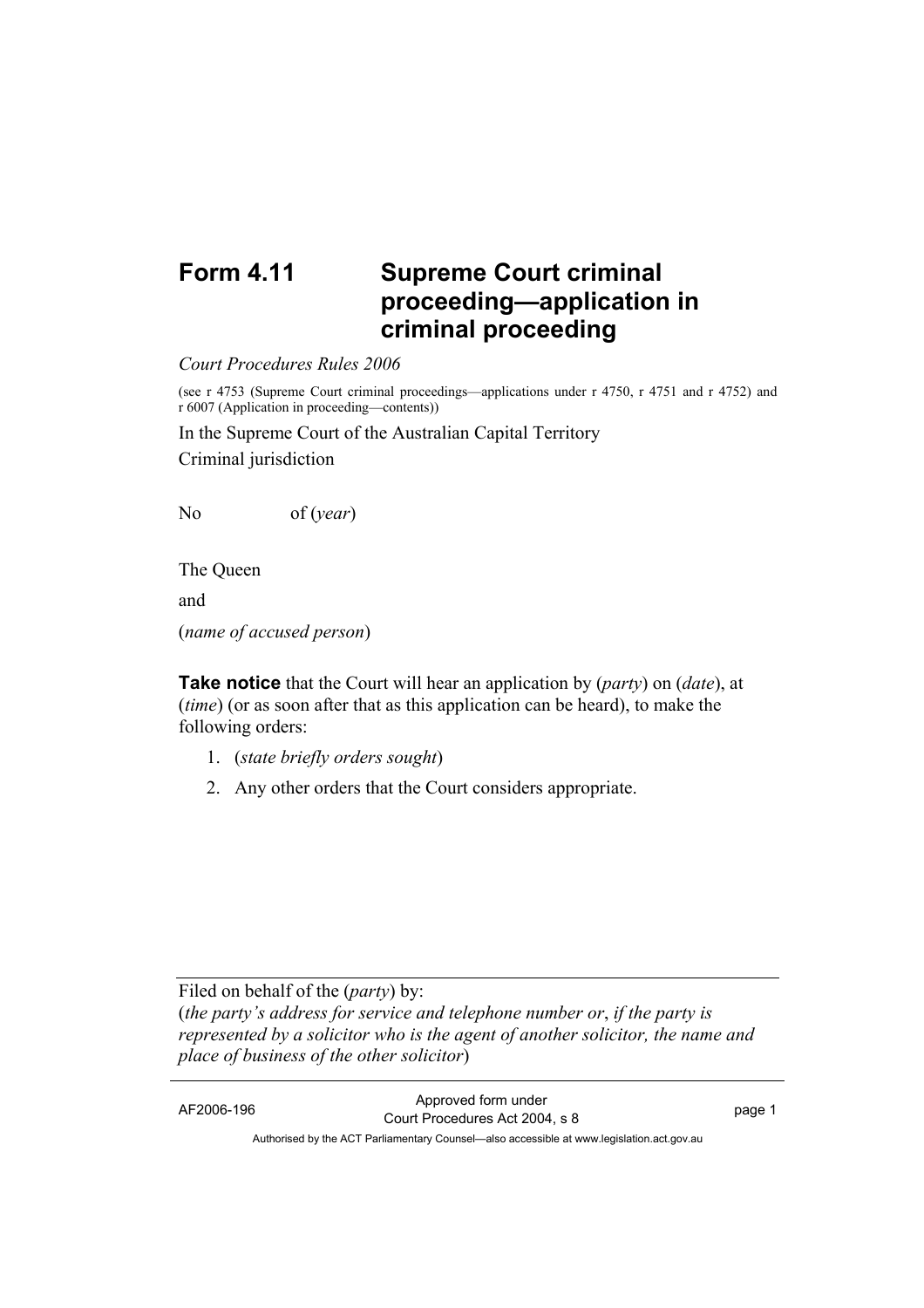## **\*Grounds of application**

\*[The orders are sought on the following grounds:

(*state briefly particulars of the grounds relied on that are sufficient for any other party to decide whether to call evidence to resolve the issues raised*)]

\*[The nature of any question of law to be raised is as follows:

\*(*state particulars*)]

## **\*Supporting material**

\*This application is supported by the following affidavits:

- 1. Affidavit of (*name*) \*[sworn/affirmed] on (*date*).
- 2. Affidavit of (*name*) to be \*[sworn/affirmed] on (*date*).

(*The affidavits that you intend to rely on must be filed and a stamped copy served at the party's or respondent's address for service before the hearing date.*)

Date:

(*signature of party/party's solicitor*)

(*name of party/party's solicitor*)

To:

 \*[Director of Public Prosecutions/(*accused person/accused person's lawyer*)] (*address for service*)

*\*omit if, or whichever is, inapplicable*